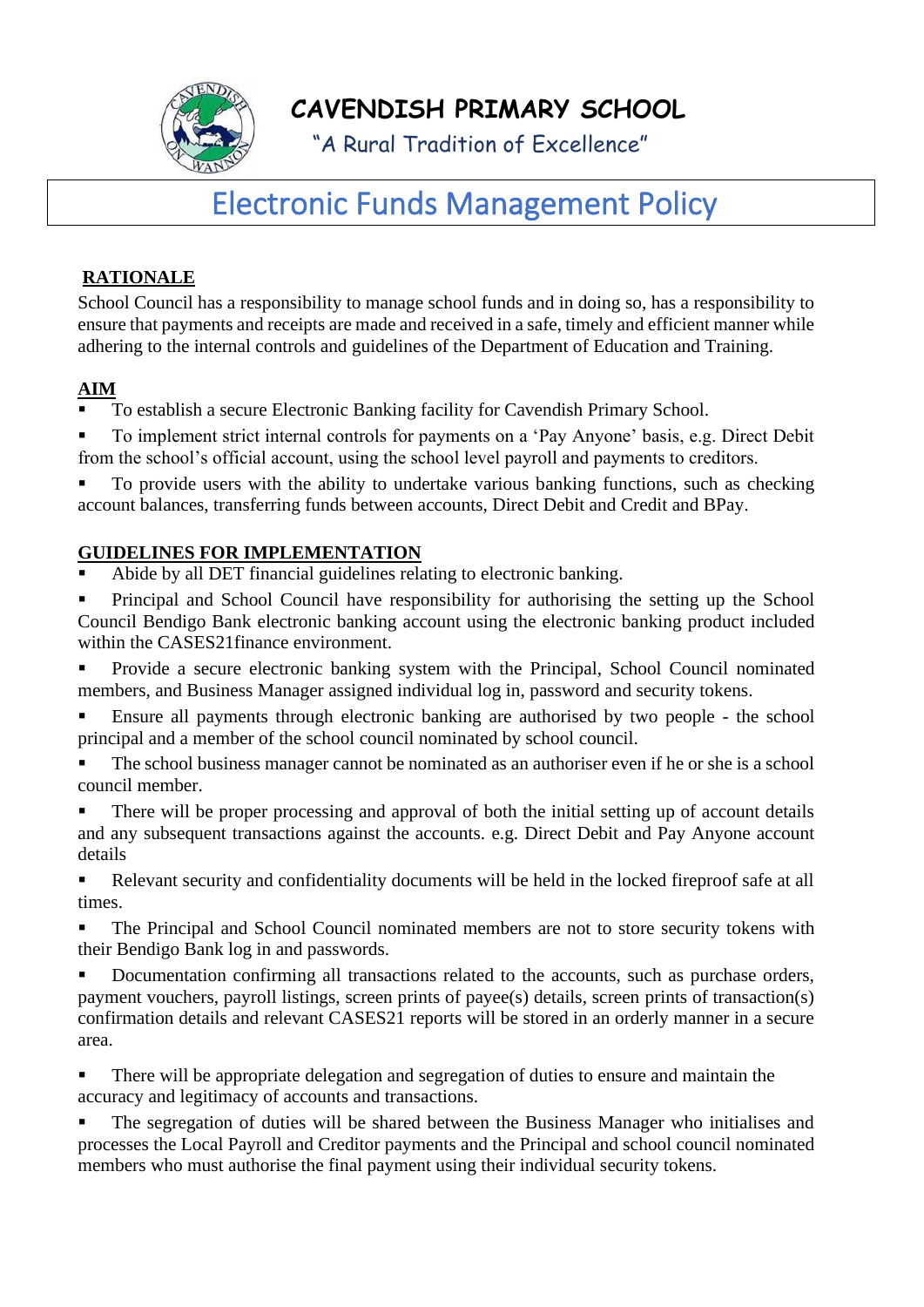## **SPECIFIC GUIDELINES FOR DIRECT DEBIT**

Direct Debit - This facility effectively allows an external source, e.g. financial institution or supplier, to remove funds pertaining to a pre-arranged amount and date from the school's official bank account on a regular or ad hoc basis.

Prior to agreement with a supplier to utilise the Direct Debit payment option, the school will ensure that it receives in writing from the supplier all relevant details of the Direct Debit which include the actual amount, the day/date on which the payment will be processed, and the regularity of the payment

The school will ensure that it receives a tax invoice/statement from each supplier prior to any Direct Debit 'sweep' date each month in order to confirm the accuracy of all payments as well as any cash flow considerations.

If the direct debit differs in amount or timing, the supplier will be contacted immediately and the issue resolved or the direct debit cancelled.

The school will ensure all relevant information is kept. This includes the original Application for Direct Debit Form signed by Principal and a designated signatory of school council, information relating to the amount, date of Direct Debit and regularity of the payment, all related billing and statement details and relevant CASES21 Finance reports.

### **SPECIFIC GUIDELINES FOR BPAY**

BPay – This facility is a secure electronic banking product identified on a supplier/creditor account with a unique biller code. The payee selects either the internet or telephone option to transfer funds from the school's official account to the supplier and follows a series of steps to attach the amount owed to the creditor's account and biller code.

When using BPay the school will ensure that suppliers'/creditors' accounts are always paid by the due date and for the correct amount.

Standard controls related to creating an order, setting up the commitment and determining the date and amount for the transfer will be maintained.

The invoice will be attached to the pre-approved purchase order and forwarded to the Principal for approval for payment. Once payment has been made using BPay, the BPay receipt number and details of the transaction should be printed from the internet banking website then attached to the original payment approval/invoice.

If the phone is used to action a BPay payment, the BPay receipt number and date of transaction will be noted on the original payment approval/invoice information.

The school will ensure all relevant information is kept, including the original signed payment approval and creditor invoice, printout of BPay receipt (if processed through the internet) clearly displaying BPay receipt reference number and date of transaction, and all relevant CASES21 Finance reports.

#### **SPECIFIC GUIDELINES FOR 'PAY ANYONE' FACILITY**

'Pay Anyone' Facility - This is a form of electronic banking that is effectively on a 'pay anyone' basis for example Direct Debit using the school level payroll. It provides schools with the freedom and flexibility to pay anyone (creditor or local payroll employee) by nominating their BSB and Account number.

The Principal will communicate and raise awareness of the risks involved with using this method of payment and the need for strict internal controls.

School Council will approve in writing the school's decision to use a 'Pay Anyone' internet banking facility, following consideration of the advantages and disadvantages, and internal controls required to be implemented.

Internal Controls will include: